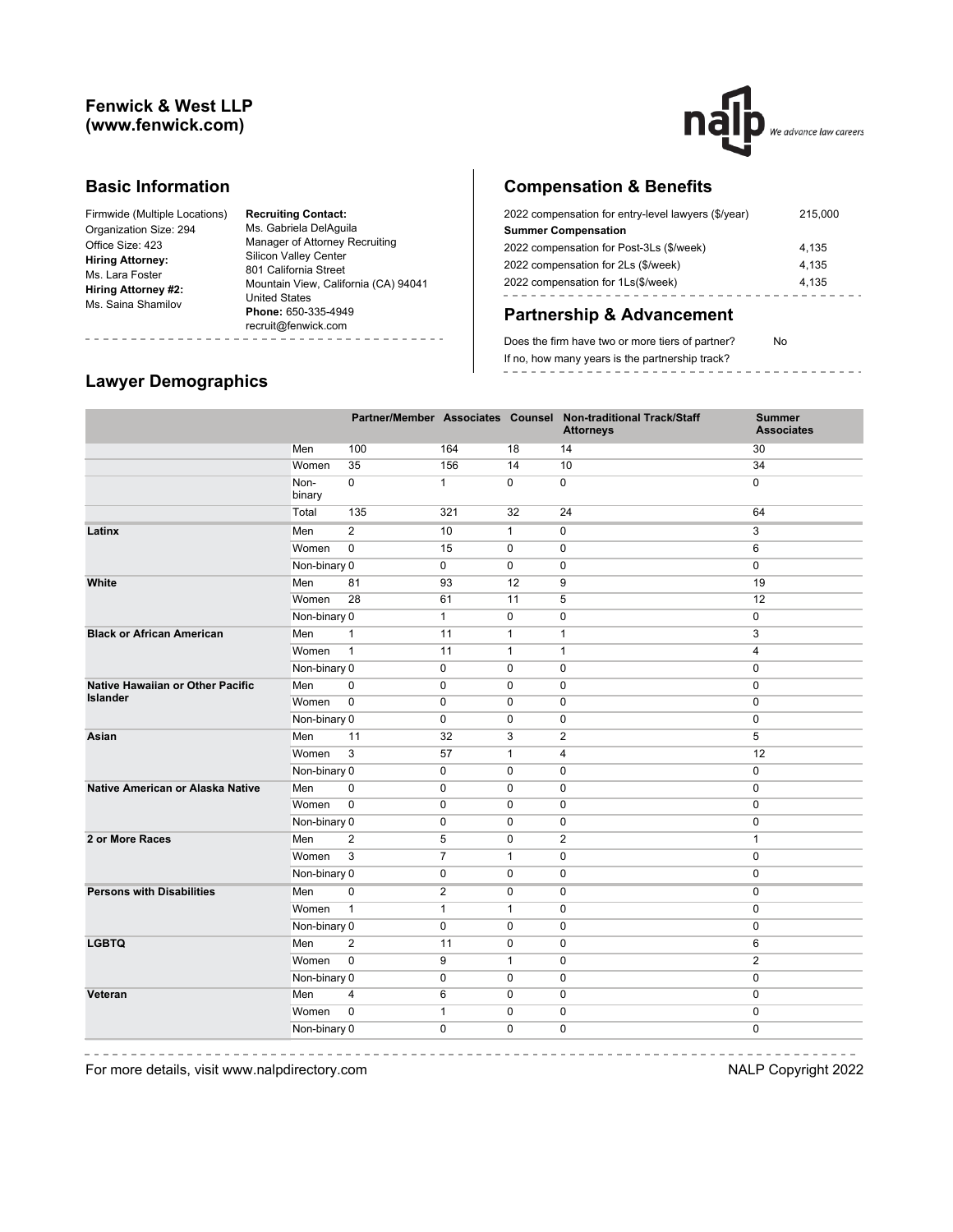# **Fenwick & West LLP (www.fenwick.com)**



## **Pro Bono/Public Interest**

| Hilarie Atkisson<br>Sr. Director of Corporate Social Responsibility/Pro Bono Counsel<br>(415) 875-2040 |                |
|--------------------------------------------------------------------------------------------------------|----------------|
| hatkisson@fenwick.com                                                                                  |                |
| Is the pro bono information indicated here firm-wide or specific to one office?                        | Firm-wide      |
| % Firm Billable Hours last year                                                                        | 1.4%           |
| Average Hours per Attorney last year                                                                   | 24             |
| Percent of associates participating last year                                                          | 60%            |
| Percent of partners participating last year                                                            | 50%            |
| Percent of other lawyers participating last year                                                       | 69%            |
| <b>Professional Development</b>                                                                        |                |
| Evaluations                                                                                            | Annual         |
| Does your organization use upward reviews to evaluate and provide feedback to supervising lawyers?     | Yes            |
| Rotation for junior associates between departments/practice groups?                                    | N <sub>0</sub> |

| Rotation for junior associates between departments/practice groups?     | No  |
|-------------------------------------------------------------------------|-----|
| Does your organization have a dedicated professional development staff? | Yes |
| Does your organization have a coaching/mentoring program                | Yes |
| Does your organization give billable hours credit for training time?    | No  |

## **HIRING & RECRUITMENT**

|                                            |          | Began Work In                  |          |                                |            |  |  |  |
|--------------------------------------------|----------|--------------------------------|----------|--------------------------------|------------|--|--|--|
| <b>LAWYERS</b>                             | 2020     | <b>Prior Summer Associates</b> | 2021     | <b>Prior Summer Associates</b> | 2022       |  |  |  |
| Entry-level                                | 28       | 25                             | 37       | 26                             | 33         |  |  |  |
| Entry-level (non-traditional track)        | 0        | 0                              | 0        | $\mathbf 0$                    | <b>TBD</b> |  |  |  |
| <b>Lateral Partners</b>                    | 3        | $\mathbf 0$                    | 10       | $\mathbf 0$                    | <b>TBD</b> |  |  |  |
| Lateral Associates                         | 33       | 0                              | 121      | 0                              | $50+$      |  |  |  |
| All Other Laterals (non-traditional track) | 9        | 0                              | 8        | $\mathbf 0$                    | TBD        |  |  |  |
| Post-Clerkship                             | $\Omega$ | 0                              | 5        | $\mathbf 0$                    | <b>TBD</b> |  |  |  |
| LL.M.s (U.S.)                              |          | $\Omega$                       | 0        | $\mathbf 0$                    | TBD        |  |  |  |
| LL.M.s (non-U.S.)                          | $\Omega$ | 0                              | $\Omega$ | $\mathbf 0$                    | TBD        |  |  |  |
| <b>SUMMER</b>                              |          |                                |          |                                |            |  |  |  |
| Post-3Ls                                   | $\Omega$ | 0                              | $\Omega$ | $\mathbf 0$                    | $\Omega$   |  |  |  |
| 2 <sub>ls</sub>                            | 32       | 6                              | 37       | 9                              | 54         |  |  |  |
| 1Ls                                        | 11       | 0                              | 11       | $\mathbf 0$                    | 10         |  |  |  |

Number of 2021 Summer 2Ls considered for associate offers 37 Number of offers made to summer 2L associates 37

General Hiring Criteria We value high academic achievement among other factors, demonstrated leadership skills, entrepreneurial spirit, communication skills and professional experience.

### 

## **General Practice Areas**

<u>. . . . . . . . . . . . . . . . .</u>

| <b>GENERAL PRACTICE AREAS</b>                                                                                                                             | <b>EMPLOYER'S</b><br><b>PRACTICE</b><br><b>GROUP NAME</b> | NO. OF<br><b>PARTNERS/MEMBERS</b> | NO. OF<br><b>COUNSEL</b> | NO. OF<br><b>ASSOCIATES</b> | NO. OF<br><b>ENTRY-LEVEL</b><br><b>PLACEMENTS</b><br><b>IN THIS</b><br><b>PRACTICE</b><br><b>AREA LAST</b><br><b>YEAR</b> | NO. OF<br><b>NON-TRADITIONAL</b><br><b>TRACK/STAFF</b><br><b>ATTORNEYS</b> |
|-----------------------------------------------------------------------------------------------------------------------------------------------------------|-----------------------------------------------------------|-----------------------------------|--------------------------|-----------------------------|---------------------------------------------------------------------------------------------------------------------------|----------------------------------------------------------------------------|
| <b>Banking, Finance</b><br><b>Business, Corporate</b><br>Government, Regulatory,<br><b>Administrative</b><br>International<br><b>Labor and Employment</b> | Corporate                                                 | 67                                | 9                        | 172                         | 26                                                                                                                        | 8                                                                          |
| <b>Intellectual Property</b><br>International                                                                                                             | Intellectual<br>Property                                  | 28                                | 13                       | 61                          | 6                                                                                                                         | 7                                                                          |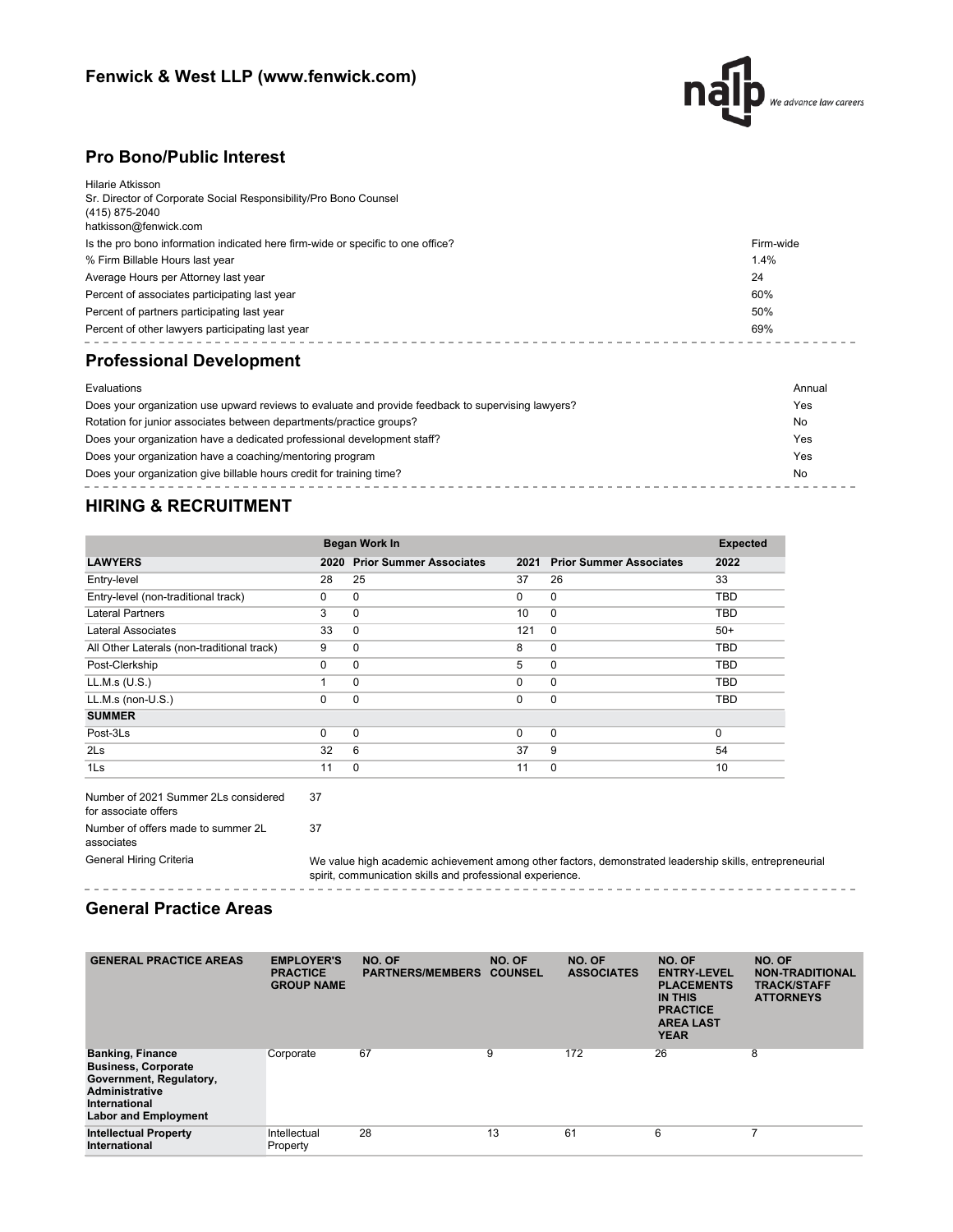| Appellate<br>Arbitration, Dispute Resolution,<br><b>Mediation</b><br><b>Business, Corporate</b><br><b>Intellectual Property</b><br>International<br><b>Labor and Employment</b><br>Litigation<br>Tax | Litigation | 35 | 10 | 87 | 11 | 8 |
|------------------------------------------------------------------------------------------------------------------------------------------------------------------------------------------------------|------------|----|----|----|----|---|
| <b>Business, Corporate</b><br>International<br>Tax                                                                                                                                                   | Tax        | 5  |    |    | 0  | 3 |

# **Diversity & Inclusion**

### **Diversity Contact:** Ms. Mira Dewji

**Diversity Website/URL:** http://www.fenwick.com/about/Pages/Diversity.aspx

### **Organization Narrative**

Fenwick works closely with leading technology and life sciences companies that are changing the world through innovation. To keep pace with our dynamic clients, we are dedicated to building a diverse community of professionals and a culture where talented people thrive. We are proud of the opportunities that set us apart and encourage you to explore all we have to offer at fenwick.com/careers.

### **Technology and Life Sciences Focus**

A Silicon Valley original, Fenwick has helped some of the world's most recognized companies become and remain market leaders, providing comprehensive legal services to groundbreaking technology and life sciences companies at every stage of their lifecycle. With more than 500 lawyers and locations in Mountain View, San Francisco, Seattle, New York, Santa Monica, Shanghai, and Washington, DC, we craft innovative and practical solutions for established and emerging companies.

### **Technology and Innovation**

Our firm's ethos mission mirrors that of the entrepreneurs, engineers, and scientists who populate innovative clients such as Amazon, Calm, Cisco, Coinbase, Databricks, Google, Meta, and Nextdoor. We are steeped in technology and value innovation and collaboration. By promoting an entrepreneurial culture of professionals who understand and use new technologies, we foster an environment in which anyone can contribute to the success and dynamism of our organization.

### **Culture of Inclusion**

From our founding in 1972, Fenwick has been committed to promoting diversity, equity, and inclusion both within the firm and throughout the legal profession. We believe that a diverse workforce helps us serve our clients better and encourages an environment of cooperation, respect, creativity, and mutual understanding in which everyone thrives.

### **Advancing Diversity**

We believe in the importance of developing a culture of authenticity, creating space for employees to feel a sense of belonging, and providing the tools, resources, and opportunities for our employees to feel supported and grow. From recruitment to development and advancement, our end goal is to ensure our employees can thrive as their authentic selves in their careers at Fenwick. Throughout the year, the importance of diversity, equity, and inclusion at Fenwick is exemplified through our programs, policies, and initiatives.

### **Professional Development and Wellbeing**

Fenwick's nationally lauded mentoring programs center on integrating new lawyers into the firm quickly and successfully, as well as providing support and career guidance for mid-level and senior associates, focusing on areas including practice group specialization and client development. In addition, Fenwick provides a suite of resources and benefits to support wellbeing and balance for professionals.

### **Serving Our Communities**

Fenwick is proud to serve our community through robust and innovative pro bono and corporate social responsibility programs. We have been a catalyst for pro bono collaboration in establishing partnerships with technology companies. To encourage pro bono legal services, Fenwick recognizes all approved pro bono work as billable hours for all purposes for non-partner attorneys.

### **Firmwide Honors**

- #1 in *The American Lawyer*'s inaugural Composite Ranking Index for strong financial results and continued diversity efforts. (2021)
- One of the world's leading law firms working with technology companies by *Chambers Global.* (2022)
- One of the 100 largest firms in the US in terms of revenue by *The American Lawyer.* (2021)
- Over 26% of Fenwick partners are recognized by *Chambers Global* or *Chambers USA.* (2021)

### **Recognition for Our Culture**

- Received the National Public Service Award from the American Bar Association's Business of Law Section for our pro bono contributions. (2022)
- Among the top four most diverse Am Law 100 law firms in the U.S. by *The American Lawyer.* (2021)
- Among *Seramount's* 50 Best Law Firms for Women. (2021)
- 100% score (A+ rating) on The Human Rights Campaign Foundation's Corporate Equality Index for pro-LGBTQ+ policies and working environment for the 13th consecutive year. (2022)
- Achieved Mansfield 4.0 Certification Plus status from Diversity Lab for the diversity of Fenwick's leadership ranks. (2021)
- Recognized as one of the "Best Places to Work in the Bay Area" by *Silicon Valley Business Journal* and *San Francisco Business Times* (2022) as well as the one of the "Best Places to Work in New York City" by *Crain's New York Business.* (2021)
- Recognized as one of the "Best Places to Work in New York City" by *Crain's New York Business.* (2021)
- Honored as the top law firm in the western United States for the third consecutive year at the Americas Women in Business Law Awards by *Euromoney*. Fenwick was also named North America's best law firm for mentorship (for an eighth consecutive year), diversity, and pro bono work. (2021)

### **Recognition for Excellence in Corporate, Litigation, IP, & Tax Law**

Recognized by *The Legal 500* in the highest tier nationally for technology transactions, middle-market mergers and acquisitions, patent licensing, and